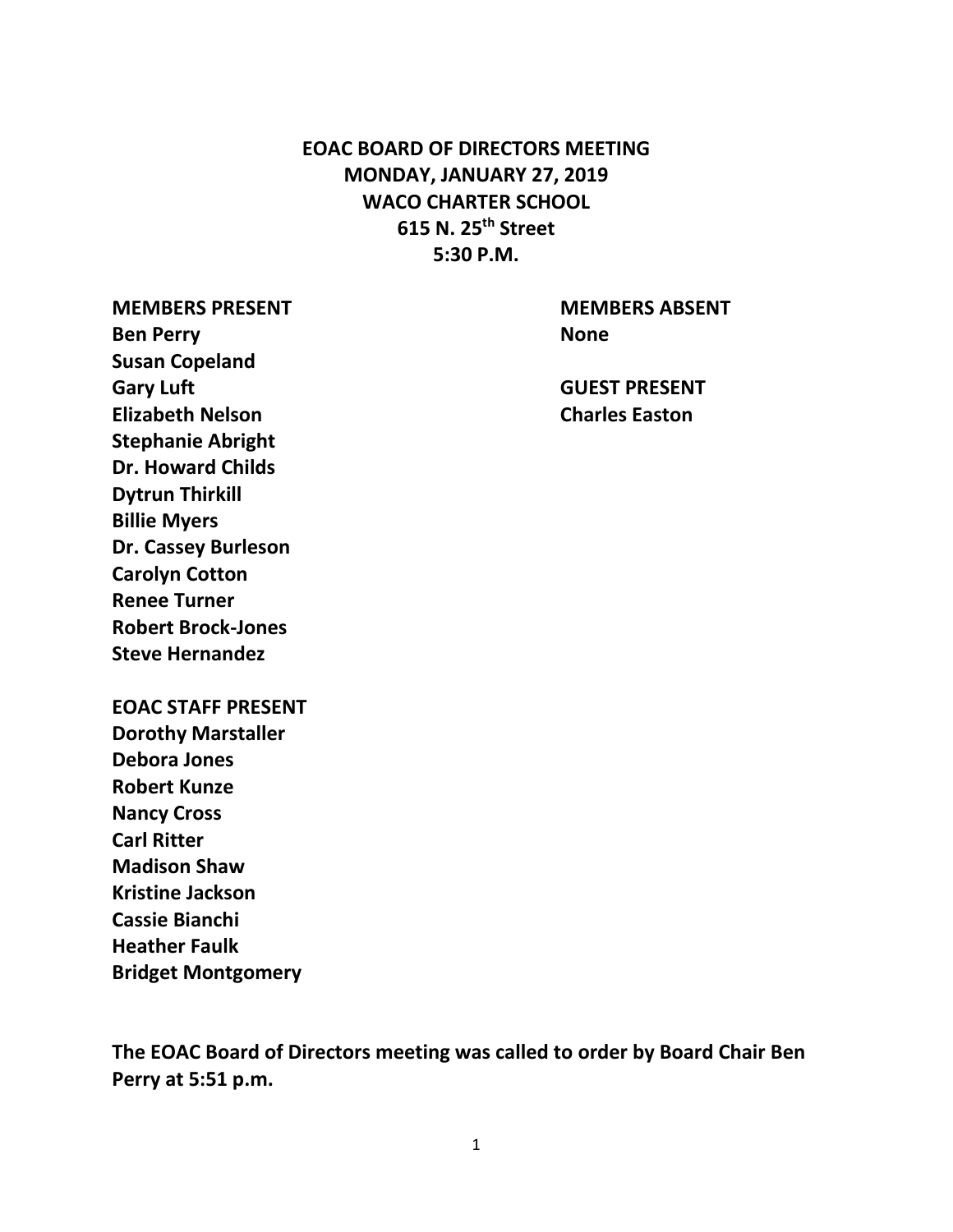### **ESTABLISH QUORUM**

**A quorum was established.**

### **ORDERING OF AGENDA**

**The ordering of the agenda was changed.** 

### **MISSION STATEMENT**

**Stephanie Abright read the Mission Statement.**

## **PUBLIC COMMENTS**

**There were none.**

## **APPROVE 2019 AGENCY AUDIT REPORT**

**Marlin Williams presented the 2019 Agency Audit Report, dated January 14, 2020, to this Board of Directors. No significant findings were reported. Mr. Williams commented on improvements from previous years.** 

**Elizabeth Nelson made the motion to approve the 2019 Agency Audit Report as presented, seconded by Gary Luft, all in favor, motion carries unanimously.**

## **RECOGNIZE SYLVIA EDWARDS-BORENS**

**Dorothy Marstaller presented Sylvia Edwards-Borens with a gift of appreciation for her many years of hard work and dedication to EOAC as a member of the Policy Council. Robert Brock-Jones also present Sylvia with a plaque of appreciation.**

**APPOINT NEW BOARD MEMBER – STEVE HERNANDEZ, VETERAN'S ONE-STOP The Board of Directors welcomed Steve Hernandez, representing Veterans One-Stop, to join the board. Steve Hernandez expressed his excitement to be apart of the Board of Directors.**

**Gary Luft moved to approve Steve Hernandez as a new member of the Board of Directors, second by Susan Copeland, all in favor, motion carried unanimously.** 

**APPOINT NEW POLICY COUNCIL REPRESENTATIVE – ROBERT BROCK-JONES Robert Brock-Jones will be taking the place of Sylvia Edwards-Borens, as the policy council representative.**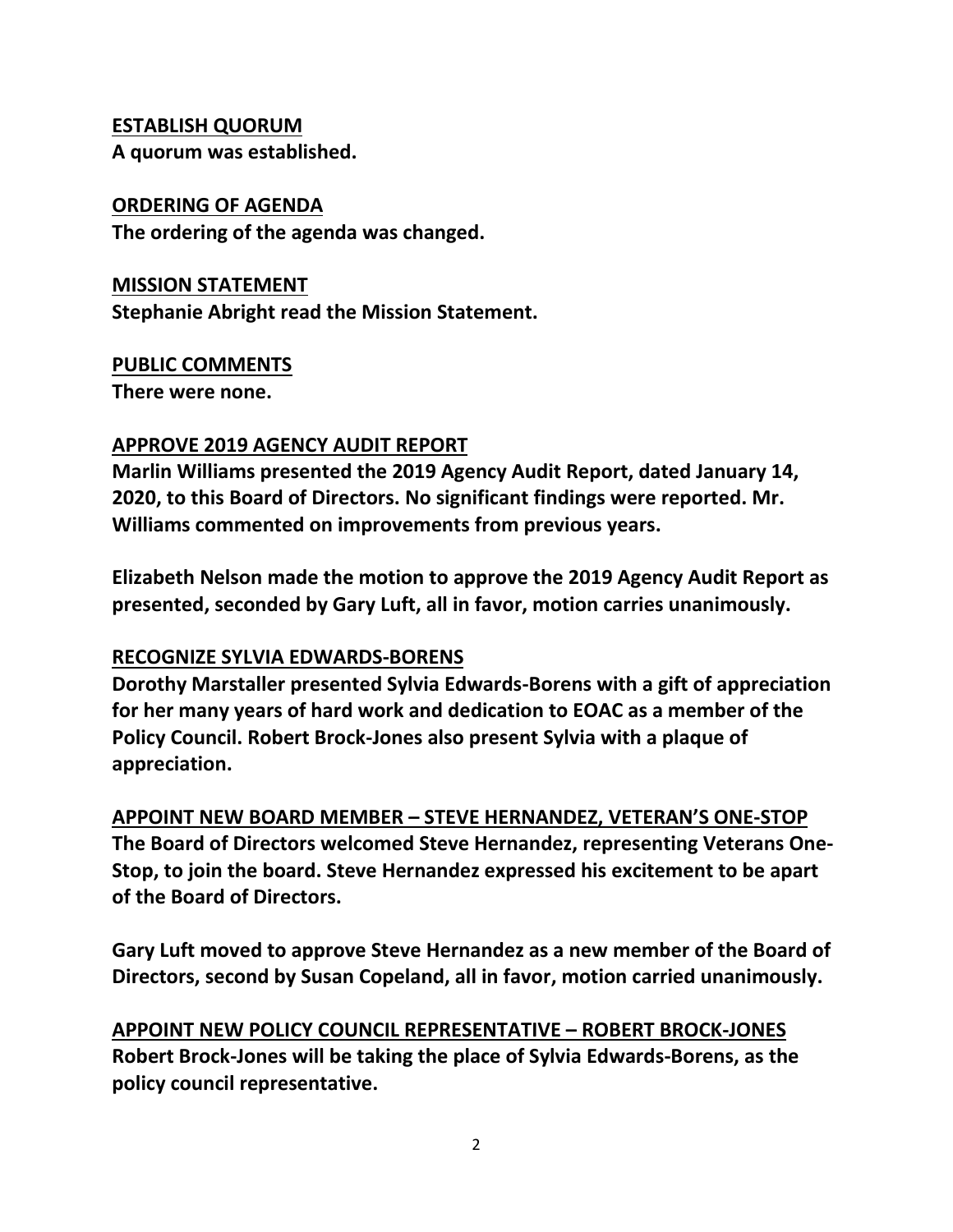**Elizabeth Nelson moved to approve Robert Brock-Jones as the Policy Council Representative, second by Stephanie Abright, all in favor, motion carried unanimously.**

## **DIRECTOR POINT/CHROME BOOK TRAINING**

**Heather Faulk and Madison Shaw gave a brief tutorial of Director Point. Most of the Board of Directors were able to log into Director Point and scroll through their agendas on the Chrome Books that were purchased by EOAC.**

## **CONSENT AGENDA ITEMS**

**The Executive Committee recommends approval of the following consent agenda items: November 18, 2019 Executive Committee Meeting Minutes, November 18, 2019 Annual Joint Meeting Minutes, Financial Reports November & December 2019, Head Start/Early Head Start Training and Technical Plan, Head Start/Early Head Start School Readiness Plan, Head Start Director's Report, all in favor, motion carries unanimously.**

**COMMUNITY SERVICES MONTHLY REPORTS NOVEMBER & DECEMBER 2019 Kristine Jackson presented the Community Services Monthly Report for November and December 2019 to the Board of Directors for review and approval.**

**Kristine Jackson reported that 3,880 households were served in 2019 and a total of \$2,757,160 was spent. On January 6, 2020 Community Programming began taking applications, by January 13, 2020 there were over 600 applications. Kristine Jackson reported the first two weeks of February, they will close the doors, in order to process all the applications.**

**Kristine Jackson reported CSBG has started Money Matters classes for Veterans on the 2nd and 4th Tuesday of January at the Veteran's One Stop, taught by EOAC employee, Karicia Parker. The plan is to open these classes up to the public on Thursdays.**

**The Executive Committee recommends approval of the Community Services Monthly Reports November and December 2019 as presented, all in favor, motion carries unanimously.**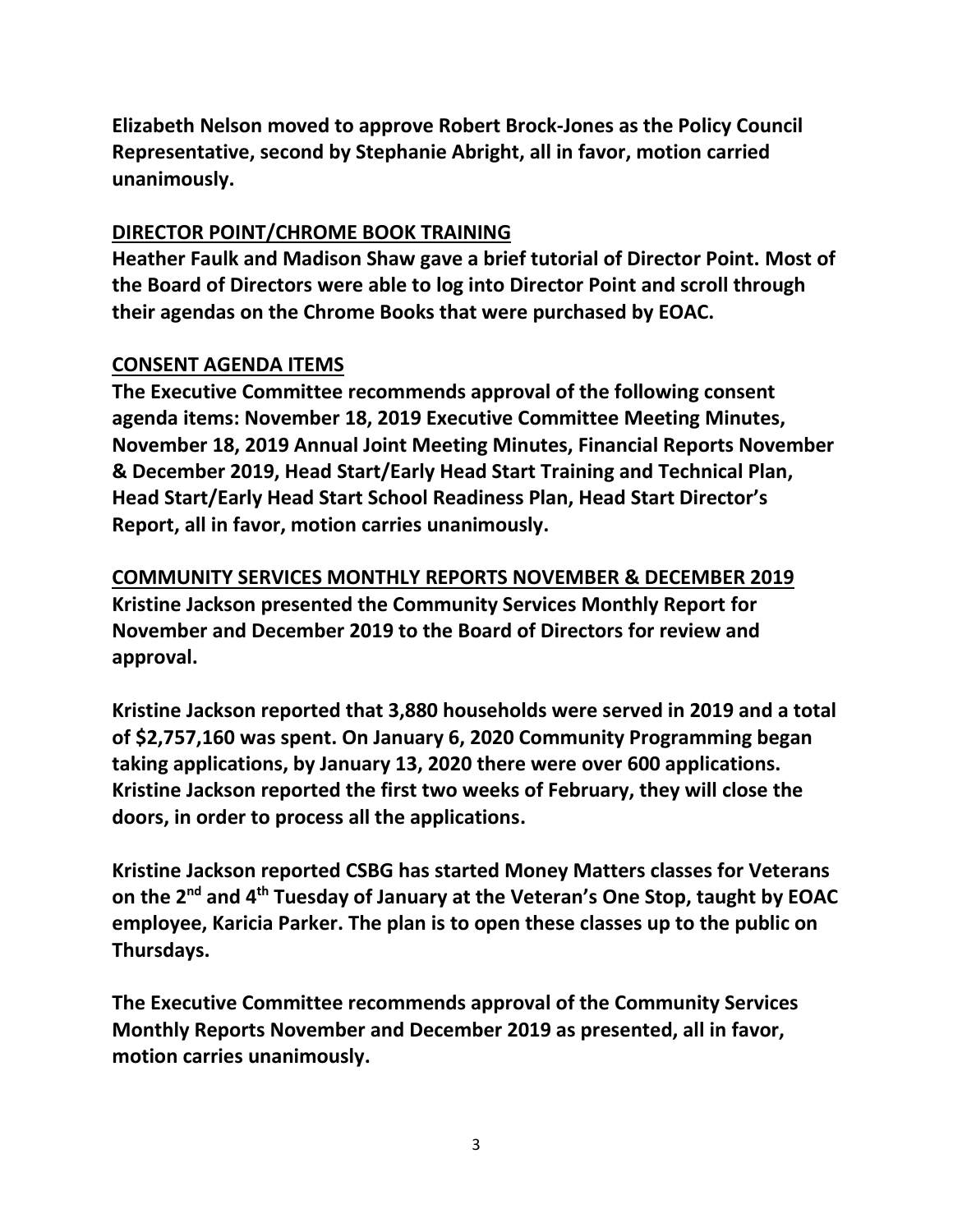**The EOAC governing board receives programmatic reports at each regular board meeting. STANDARD 5.9**

### **FINANCIAL POLICY UPDATE**

**Kristine Jackson asked the Board of Directors to accept the request to start using 10% de minimis indirect cost rate at the start of the EOAC Fiscal Year – May 1, 2020. This will increase the amount of unrestricted funds available.** 

**The Executive Committee recommends approval of the Financial Policy Update as presented by Kristine Jackson, all in favor, motion carries unanimously.**

## **OUT OF STATE TRAVEL - LAS VEGAS, NEVADA, ATLANTA, GEORGIA, AND NEW ORLEANS, LOUSIANA**

**These agenda items were presented together as they are all relevant to out of state travel.**

**Kristine Jackson requested permission from the Board of Directors to attend the Wipfli Nation Training, in Las Vegas, Nevada, July 12-17, 2020. Attendees include Kristine Jackson, Head Start Director (or their designee) and a Board Member.**

**The estimated cost to attend is \$2,958 - \$3,108 per person. This price includes Flight, Hotel, Conference Registration, Meals, and transportation.** 

**Kristine Jackson requested permission from the Board of Directors to send 4 EOAC employees to the Child Nutrition Conference in Atlanta, Georgia from April 14-16, 2020. The attendees include Dolores Garcia – Head Start/ Early Head Start, William Busch – Head Start/ Early Head Start, Maria Rincon – Head Start/Early Head Start, and Brenda Sanchez – Waco Charter School.**

**The estimated cost to attend is \$1,500 per person. This price includes Flight, Conference Registration, Hotel, Meals, and Transportation.**

**Robert Kunze requested permission from the Board of Directors for himself and Daniel Bohon to attend the 2020 Home Performance Convention in New Orleans, Louisiana, April 26-30,2020. If a board member wanted to attend this conference, Robert would need to get approval from TDHCA.**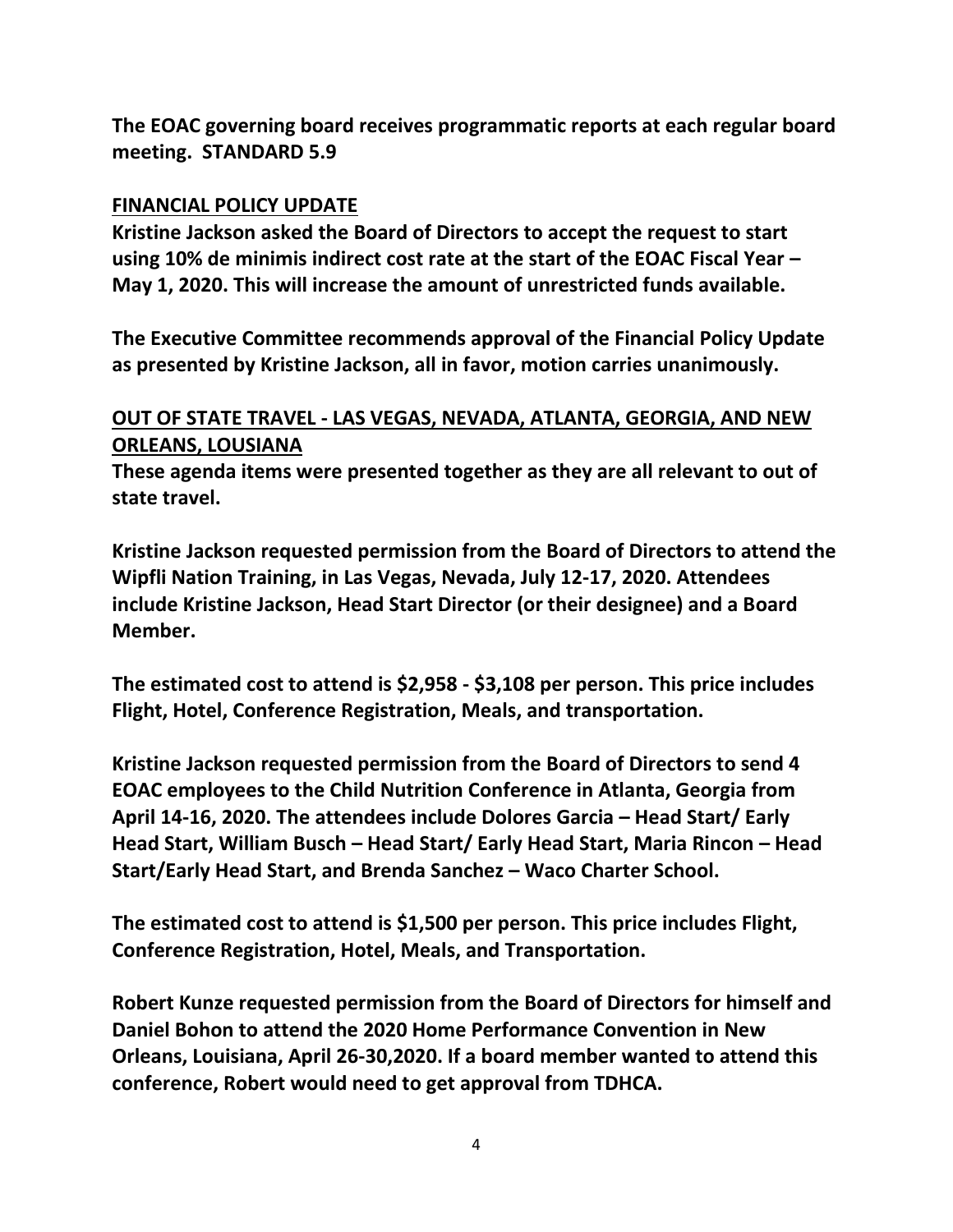**The estimated cost to attend is \$3,196. This price includes Flight for Robert and Daniel, Hotel, and Per Diem.**

**The Executive Committee recommends approval of the Out of State Travel to Las Vegas, Nevada, Atlanta, Georgia, and New Orleans, Louisiana, as presented by Kristine Jackson and Robert Kunze, all in favor, motion carries unanimously.**

## **APPROVE JOB DESCRIPTION REVISONS**

**Heather Faulk reported that the Executive Assistant position is a restructure of the Associate Director of Administrative Resources position. She has combined the Associate Director of Administrative Resources with the HR Generalist position and realigned the pay with the current market in Waco, TX. This position would be a salary grade 12, costing the agency between \$50,337.05- \$56,654.00 with benefits. This would be an \$80,000 savings for the agency.**

**Heather Faulk reported the only changes made to the Nutrition Manager job description is the education requirements. Other ISDs do not require Nutrition Managers to have a bachelor's degree and will consider experience in lieu of education.** 

**Heather Faulk reported the only change to the Community Programming Director position is the title of the position. The title has been changed to Community Service Director. Many applicants find the Community Programming Director name misleading and it attracts Software Programmers and IT applicants. That is not the duties of the job.**

**The Executive Committee recommends approval of the Job Description Revisions as presented, all in favor, motion carries unanimously.**

#### **OUT OF STATE TRAVEL TO SAN DIEGO, CALIFORNIA**

**Heather Faulk requested permission to attend the SHRM Annual Conference & Exposition June 28 – July 1, 2020, in San Diego, California. Heather Faulk reported this conference would focus on Diversity and Inclusion, which would benefit the agency**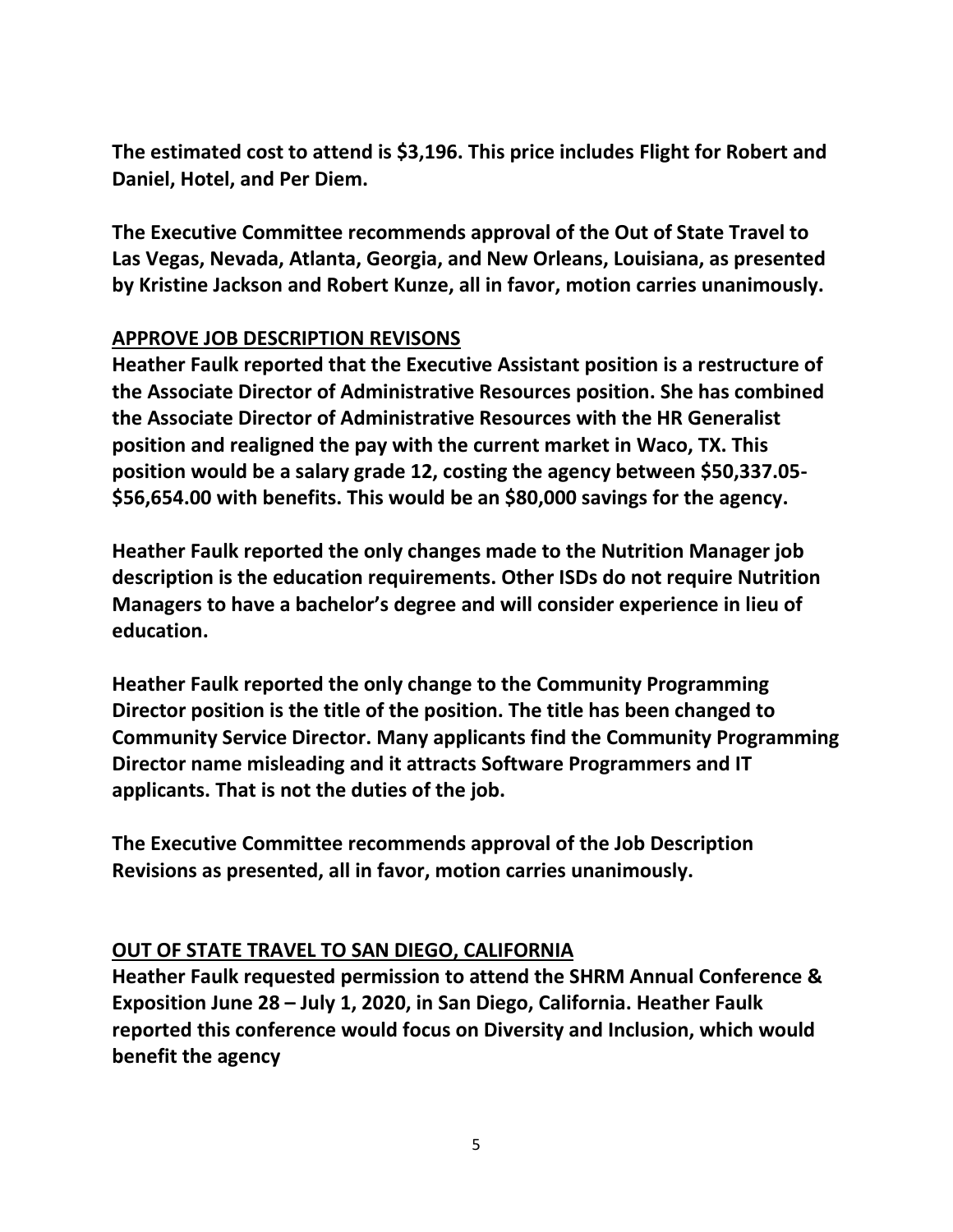**The estimated cost to attend is \$2,835.00. This price includes Flight, Hotel, Registration, and Per Diem.**

**The Executive Committee recommends approval of the Out of State Travel to San Diego, California as presented, all in favor, motion carries unanimously.**

### **REQUEST TO ADD TWO ADDITIONAL AGENCY HOLIDAYS**

**Heather Faulk requested permission from the Board of Direcotrs to add two additional agency holidays, New Year's Eve and a floating holiday. Heather reported this can be a great retention and recruitment benefit for staff.**

**Heather Faulk reported many other businesses are closed New Year's Eve and many EOAC staff request off that day, leaving the agency with a very small staff count.** 

**Heather Faulk reported the floating holiday can be used by staff who might have a day that is important to themselves, that the agency is not closed for. Many companies have incorporated floating holidays. All full-time, twelvemonth employees would receive one floating holiday per year, it cannot be rolled over from year to year and the staff member must have worked for 6 months to be eligible.**

**The Executive Committee recommends approval of the addition of two agency holidays as presented, all in favor, motion carries unanimously.**

## **HS/EHS CONTINUATION APPLICATION 2020**

**Debora Jones presented the HS/EHS Continuation Application 2020. The Head Start Act requires the Policy Council to approve and submit to the governing body decisions about the application for funding and amendments.** 

**Debora Jones reported the Federal Funded Enrollment for Head Start is 823, the Program Operations is \$5,839,344, and Training and Technical is \$73,530. The Federal Funded Enrollment for Early Head Start is 112, the Program Operations is \$1,850,611, and Training and Technical is \$33,309. Total funding for Head Start and Early Head Start is \$7,796,794.00.**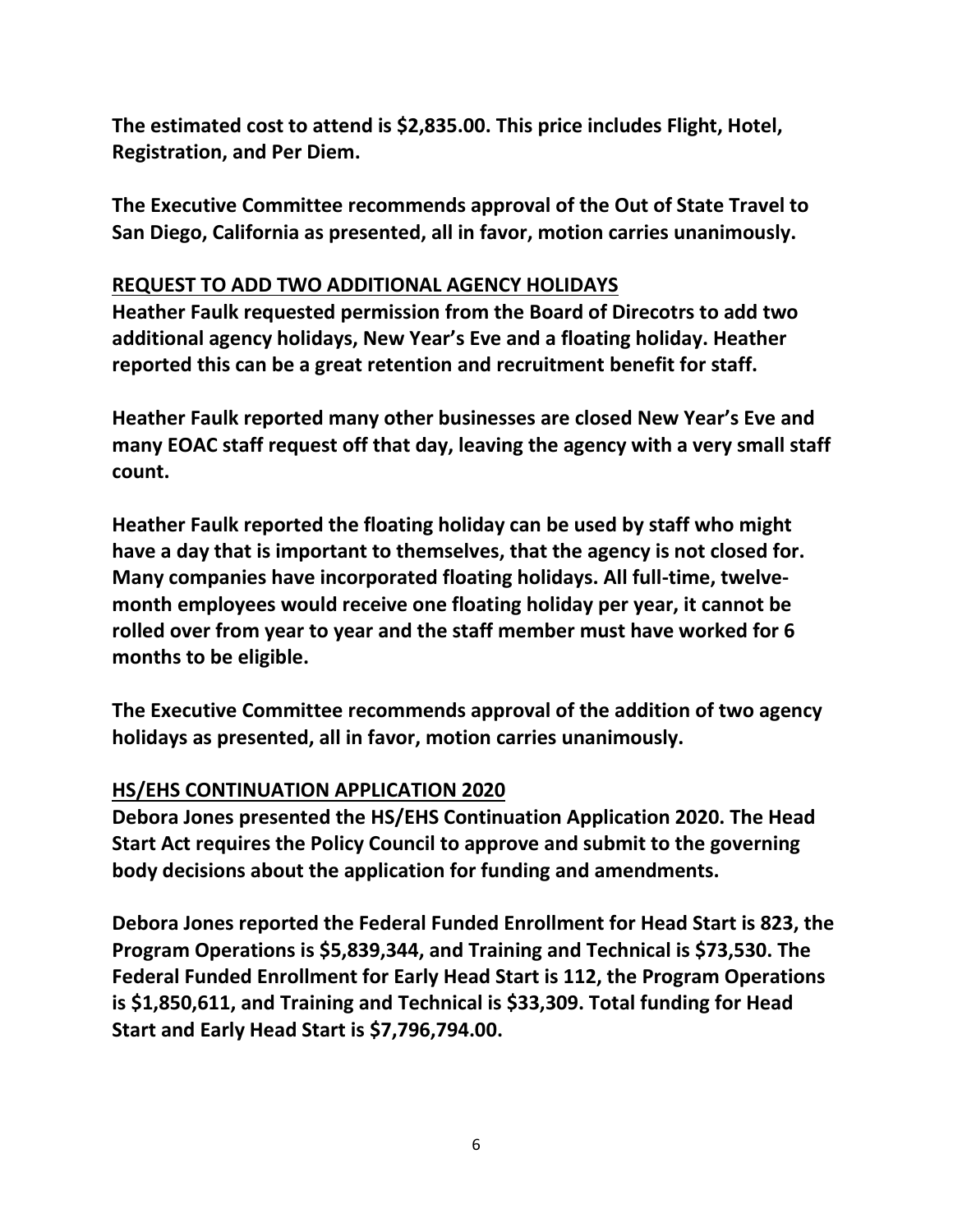**Debora Jones reported EOAC will submit a proposal to OHS for a 10% de minimis indirect cost rate for the fiscal year beginning May 1, 2020.**

**The Executive Committee recommends approval of the HS/EHS Continuation Application 2020 as presented, all in favor, motion carries unanimously.**

### **APPROVE POLICY COUNCIL BY-LAWS REVISIONS**

**Debora Jones requested the Board of Directors approve the revisions to the Policy Council By-Laws. She reported Logue Lane Head Start Center closed at the end of the 2018-2019 school year. This closure reduced the number of parents elected representatives.** 

**Debora Jones requested the By-Laws be changed from 20 elected parent representatives to 19 elected parent representatives.** 

**The Executive Committee recommends approval of the Policy Council By-Laws Revisions as presented, all in favor, motion carries unanimously.**

## **APPROVE BEGINNING OF THE YEAR CLASS REPORT**

**Bridget Montgomery presented the Beginning of the Year Class Report. Ms. Montgomery reported there are 38 Head Start classrooms and 13 Early Head Start Classrooms. The findings of the report were good. There was 55% growth from previous years.**

# **APPROVE HIRE FOR HS/EHS DIRECTOR**

**Dorothy Marstaller presented to the Board of Directors that there were 3 qualified candidates, but she believed Susan Siegfried-Wilson would be the right fit for the position. Elizabeth Nelson, Gary Luft, Ben Perry, and members from the policy council met with Ms. Siegfried-Wilson and asked questions to get to know her and her past work experiences. Dorothy reported to the Board of Directors that the Office of Head Start first must approve Susan Siegfried-Wilson.**

**The Executive Committee recommends approval of Susan Siegfried-Wilson, pending the approval from the Office of Head Start, all in favor, motion carries unanimously.**